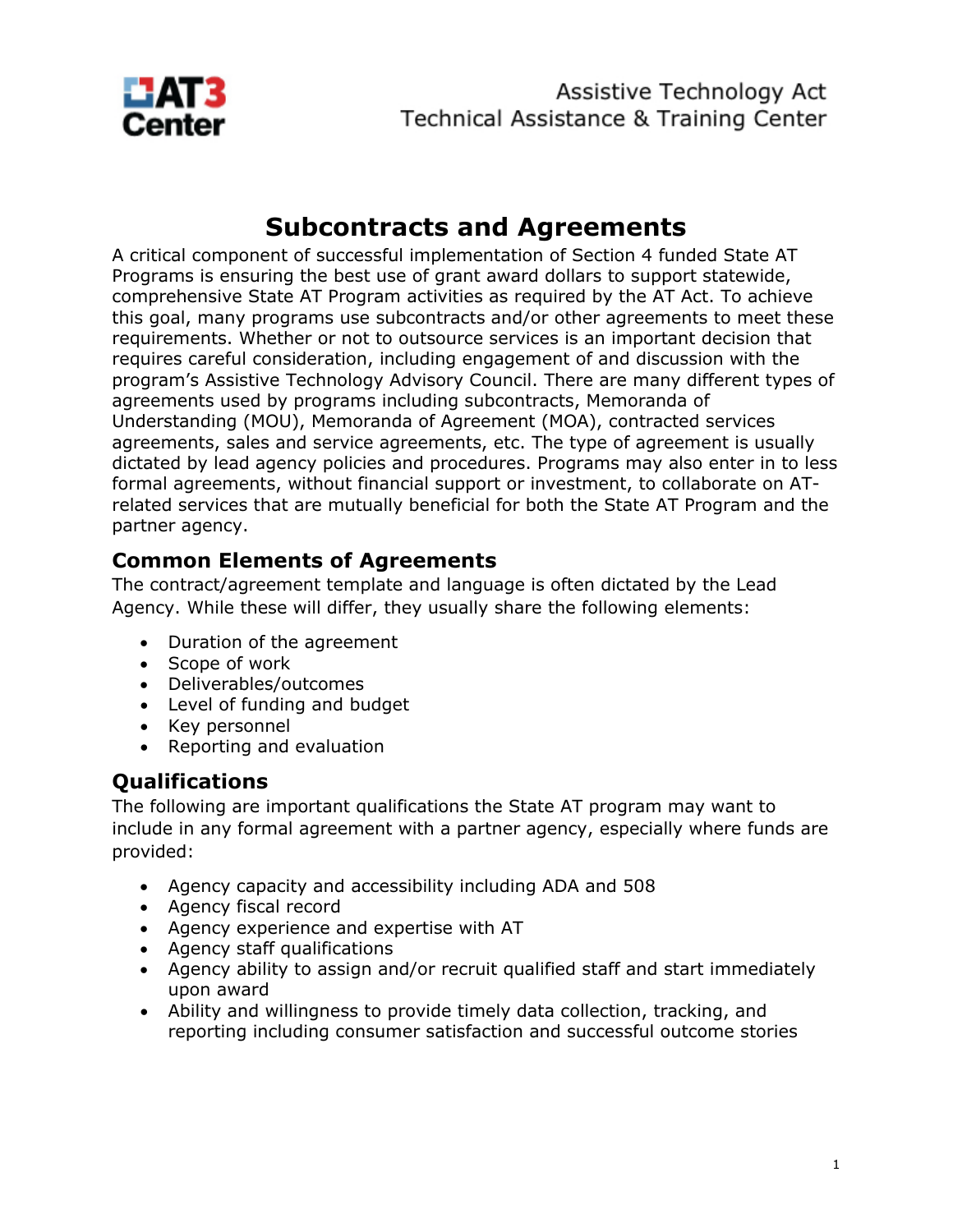

### **Subcontracting Considerations**

Policies and Processes of the Lead Agency for subcontracting

- If you are an Implementing Entity be certain that your contract with the Lead Agency allows for you to enter into subcontracts before doing so!
- What are the policies and processes of the State AT Program Lead Agency that you may be required to follow?
- What is the anticipated investment in time and effort on the part of Lead/Implementing Agency staff to oversee the issuance and management of subcontracts?
- Will it be a competitive or non-competitive process? What about renewals in subsequent years?
- If it will be a competitive bid (e.g. broadly announced "Requests for Proposal"), will there be enough interested and qualified applicants?
- How much time, effort, and expense will be necessary for an announcement, submittal, review, and award process?
- If competitive, what will the scoring criteria be?
- What will the review process look like? Will the Advisory Council be engaged in this process?
- Will it be a performance-based or activity/deliverables-based agreement?
- Establish ownership of any AT devices purchased through these funds. It is recommended that, should the relationship between the State AT program and the subcontractor be terminated at any point, AT devices be returned to the State AT program.
- How will the State AT Program distribute and track the expenditure of funds in supporting these partnerships?
- What other resources of the State AT Program may be required?

#### **Best Practice Considerations in Developing Requests for Proposal**

- Clearly explain needed service(s) and desired outcomes.
- Identify and clearly articulate specific service(s) description and expectations.
- Identify in detail the specific scope of work including performance measures and required outcomes.
- Have clearly identified timelines for duration of the agreement, data collection, and reports; do not rely only upon a yearly report.
- Limit allowable administrative and overhead costs.
- Include the allowable reasons and mechanisms for early termination of the agreement.
- Identify the knowledge, skills, and abilities expected of project staff.